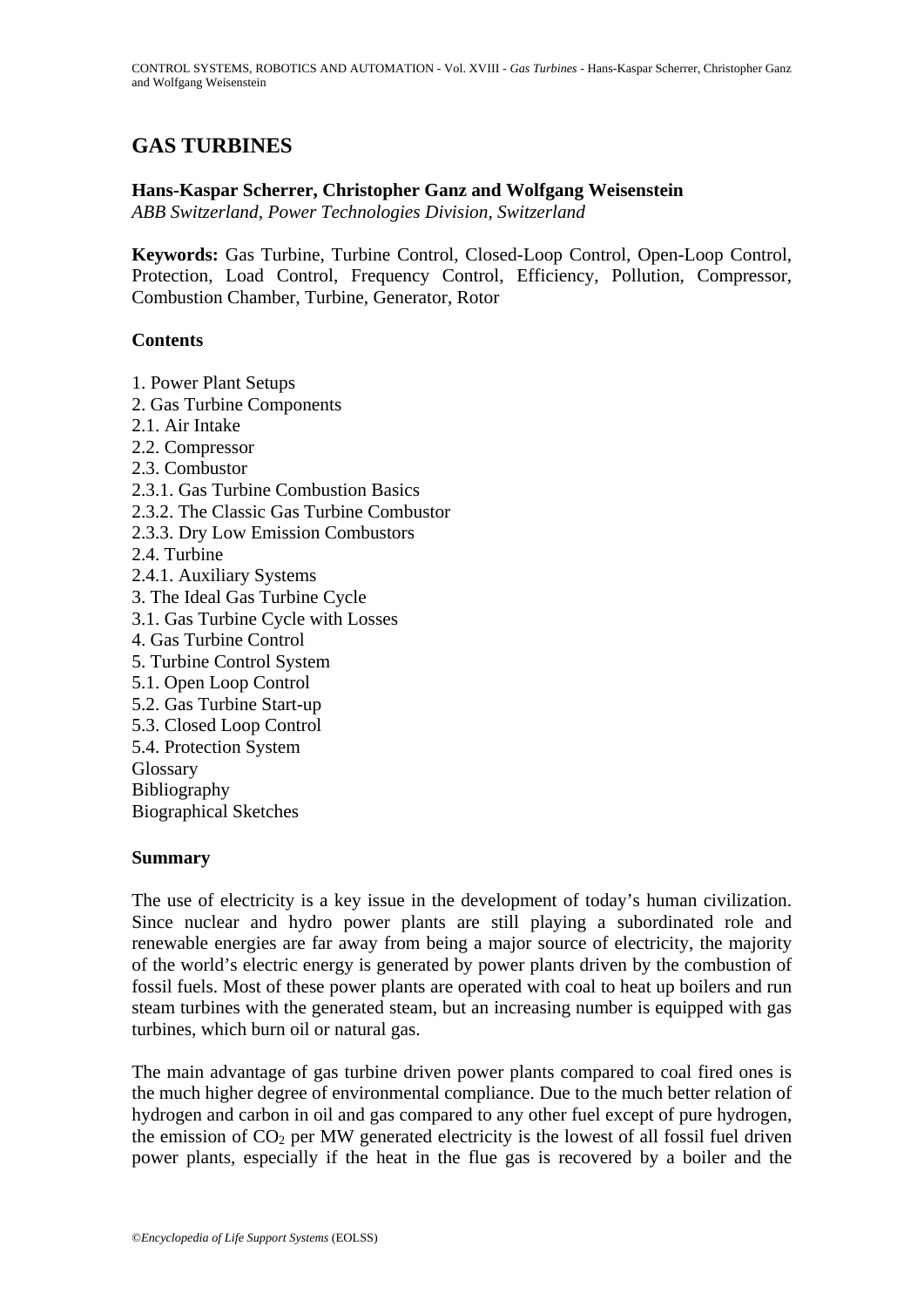generated steam is used to drive a steam turbine. These combined cycle power plant offer the highest degree of efficiency that a power plant can provide today. In order to guarantee a flawless operation of such power plants, a new kind of control techniques had to be developed concerning the specific operation conditions of gas turbines and steam turbines. Using this combined cycle power plants are the first choice for a fast erected, cheap and reliable source of electricity.

## **1. Power Plant Setups**

The power generation tasks of gas turbine driven power plants can generally be divided into two areas: base load and peak load operation. The intended type of operation the particular power plant is designed for, determines the general design of the *power block*, the combination of gas and steam turbines and their generators. This chapter is focusing on gas turbines and combined cycle power plants. Hence, steam turbines will only be addressed as parts of the latter.



Figure1: Single shaft power block.

Figure 1 shows the setup for a typical, heavy-duty gas turbine driven power plant as it is often utilized for peak load applications, i.e. daily operation during times with highest power demand and price. Compressor, turbine and generator can be mounted on one common shaft or rotor or, for smaller turbines, linked by a gear. To start up the power block, the generator is commonly operated as a motor first. After a sufficient rotor speed is reached, the gas turbine is ignited and the power supply to the generator/motor is switched off.

The gas turbine accelerates further until it reaches its nominal speed. Now the generator is synchronized and connected to the power grid. The gas turbine is operated at constant speed to maintain a constant frequency at the generator output. Load changes are compensated by the adjustment of the fuel flow to the combustor.

This setup is the most simple and inexpensive from the mechanical point of view and is widely used; not only for small gas turbines of several hundred kW but also for machines of several hundred MW power output. But the design also has a couple of disadvantages. First, there is the long shaft, which has a low resonance frequency. This frequency is excited if the mass forces of the gas turbine and the generator are moved within certain speed range. Short shafts have a relatively high resonance frequency,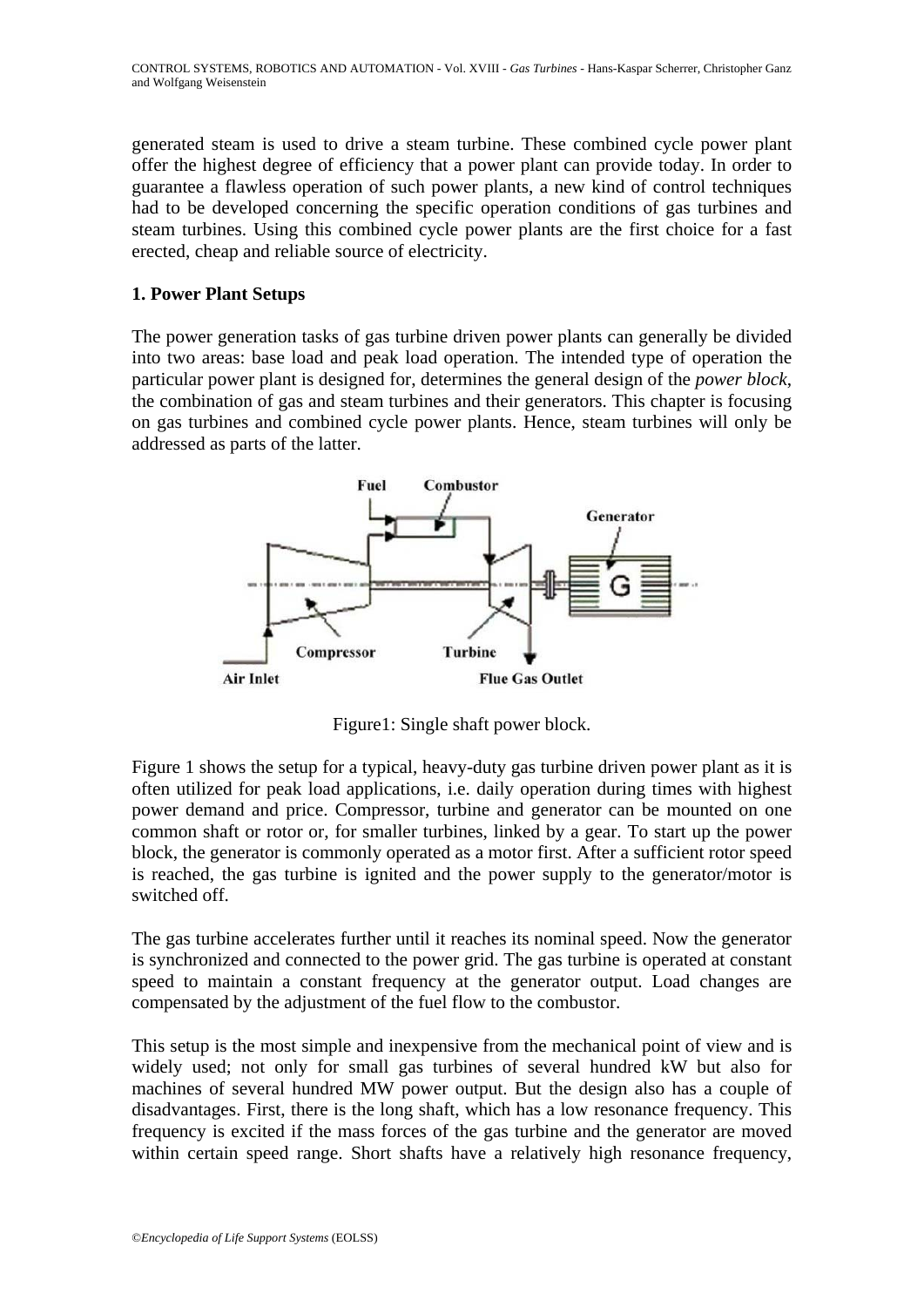which is reached only at very high speed. Especially power plant gas turbines do not reach these high-speed ranges due to their relatively low rotor speed, which is necessary for the synchronization with the power grid. But low frequencies, which are typical for long shafts, are already reached during startup. Thus, there are speed ranges, which have to be passed very fast.

Another disadvantage is the sensitivity with respect to fast load changes. If the load on the generator increases very fast, there is a danger of a compressor stall (see Section 2.2) due to a deceleration of the rotor. Depending on the size of the machine there are either bleed valves or adjustable compressor guide vanes or both installed to prevent this. On the other hand, the controller also has to be able to handle a fast decrease of the generator load to prevent the danger of turbine overspeed in case of part load or fullload shedding due to sudden loss of connection of the power plant to the electrical grid or within the electrical grid itself.

A better, but more expensive way to handle shaft resonance frequencies as well as load change responses is to divide the turbine, and hence the shaft, into two independent parts. The smaller high-pressure turbine is only coupled with the compressor and takes as much energy out of the combustion gas as it is necessary to drive the compressor. The low-pressure turbine is running free and provides the mechanical energy to drive the generator. Figure 2 shows such a setup.



Figure 2: Two shaft, single cycle power block.

This type of gas turbine is operated with the objective to maintain a constant speed of the low-pressure turbine and, thus, the generator. The combination of compressor, combustor and high-pressure turbine, also called the *core engine*, works just as an independent gas generator, which has to provide the hot combustion gas to drive the low-pressure turbine. If fast load changes occur in this configuration, only the lowpressure turbine is influenced and the gas generator can go on operating with minor disturbance. The only requirement is a fast control loop to react immediately on the load changes.

Depending on the operating conditions and the type of gas turbine, the exhaust gas, leaving the last turbine stage, still has temperatures around 550°C and higher. To improve the total efficiency of the power plant this heat energy can be used to produce steam in a boiler. The steam can be used in additional industrial processes, for district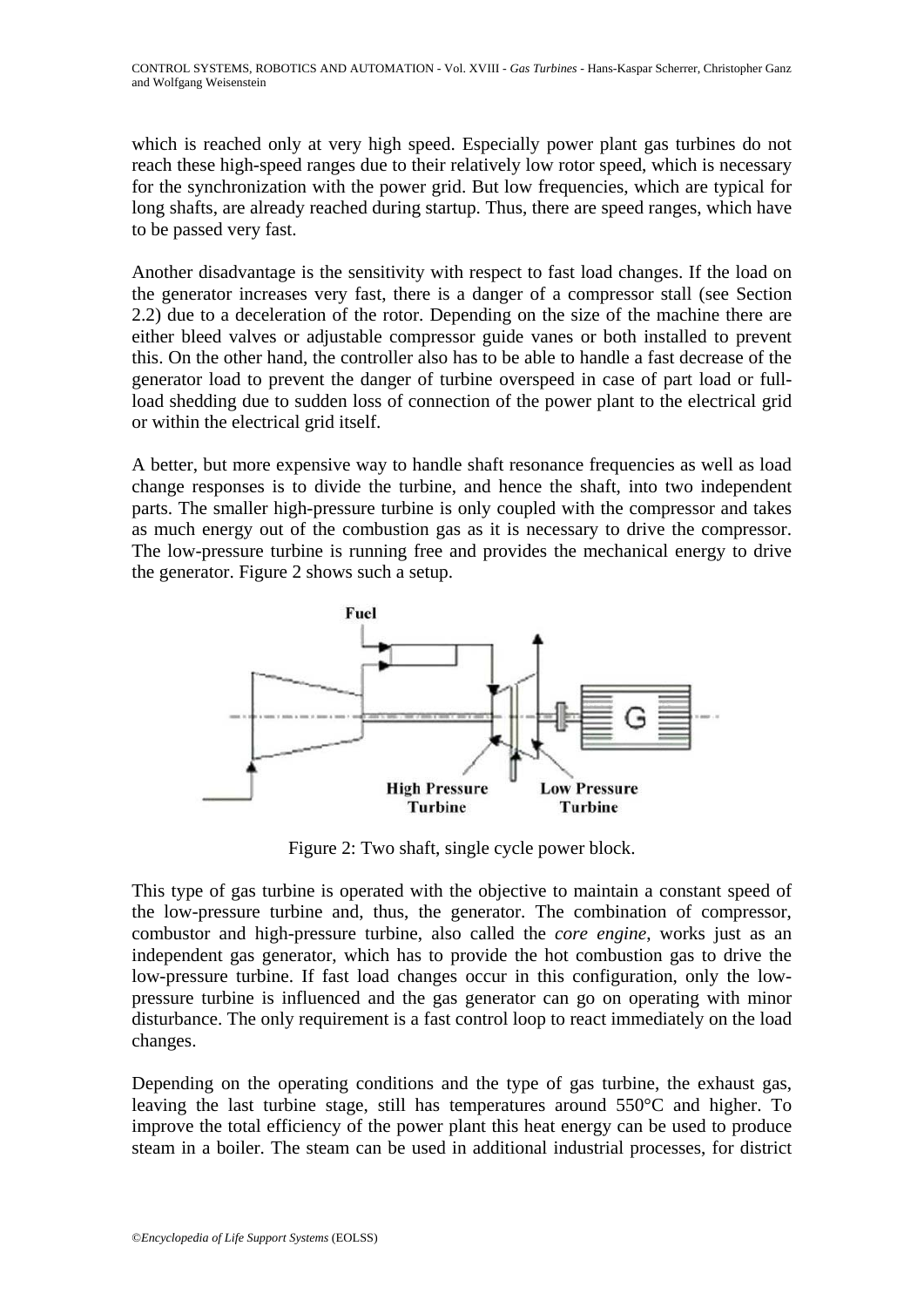heating or to drive a steam turbine. The last design is called a combined cycle power plant and has a much higher total efficiency than a single cycle power plant. Due to the more complex control technique and longer startup times this type of power plant is almost exclusively used for base load operations.

 Especially in countries with weak grids and no nuclear or hydro power plants gas turbines are also operated for frequency support, stabilizing the grid frequency by modulating their power output to the grid.

The general setup of combined cycle power plants is to be divided in single shaft, double shaft and multi shaft installations. Single shaft combined cycle power plants are the most inert type of setup and are mainly used for base load applications.

Since the steam turbine is coming into operation only after heating up of the whole water/steam cycle, a freewheel clutch installed between the steam turbine and the generator prevents the gas turbine from spinning up the steam turbine in a cold steam cycle. Due to the freewheel clutch the shafts of the gas turbine and the steam turbine are spinning up separately, which prevents them from reaching speed ranges that would cause dangerous resonance frequencies.

As soon as the boiler is heated up to operation temperature the control valve is opened and the steam turbine is now providing its part of power to drive the generator. A few installations are using additional heat sources on the boiler to speed up the startup process. Figure 3 shows a single shaft, combined cycle setup without additional boiler heating.



Figure 3: Single shaft combined cycle power plant with one gas turbine and one steam turbine.

A much more flexible configuration is a setup with independent steam turbine and separate generator is shown in Figure 4. This is also usable for retrofit applications, where an existing coal fired boiler is to be replaced by a gas turbine. The main advantage of an installation like this is the possibility to operate the gas turbine totally independently from the steam turbine.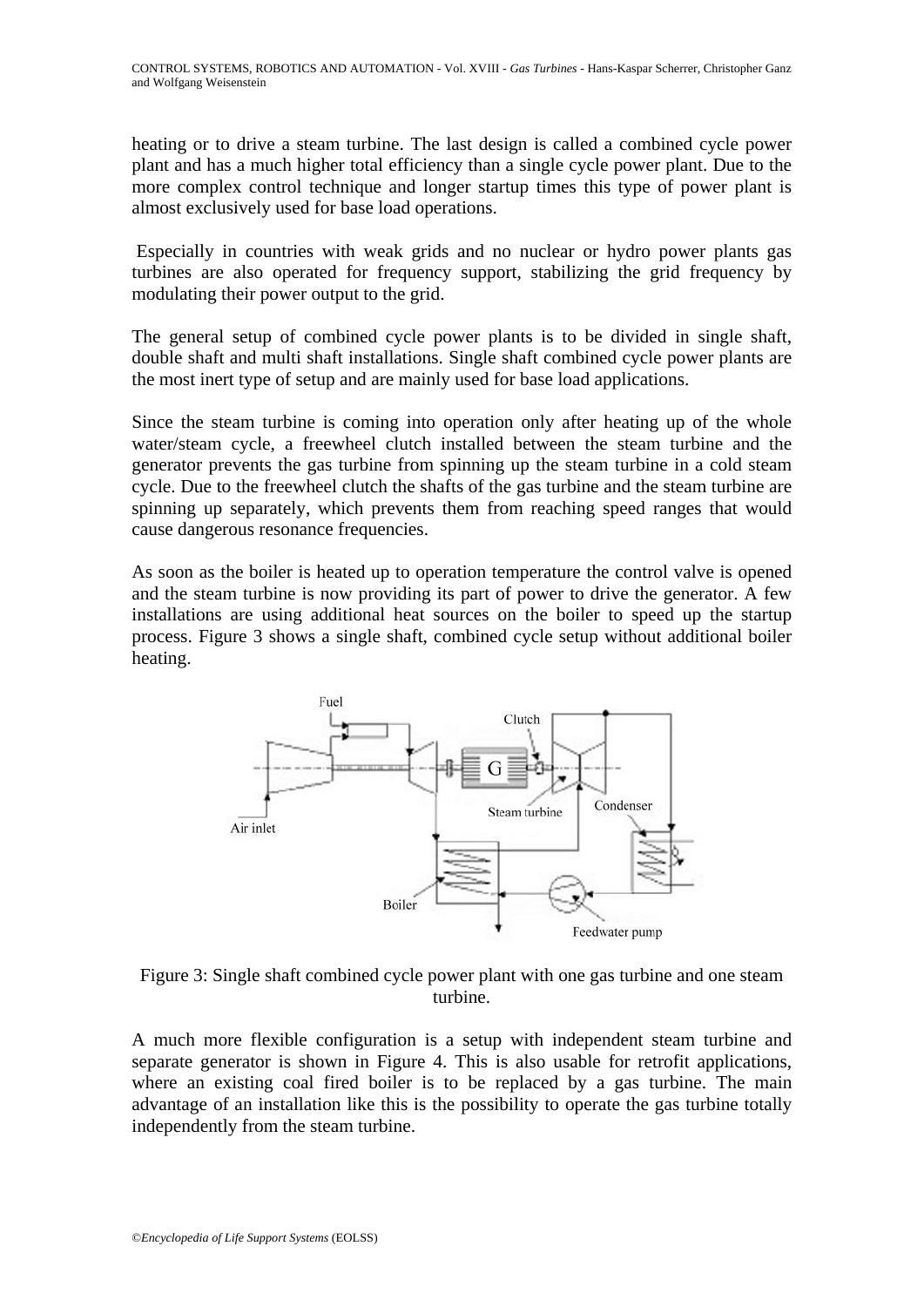Hence, the power plant can be started up and even operated with the gas turbine only. When the boiler has reached its operation temperature, the steam turbine is started and the steam turbines generator can be synchronized with the net independently.

Such types of power plants with independent shafts can reach very high total efficiency combined with an excellent operational flexibility. On the other hand, this setup has the disadvantage of needing two generators compared to one in a single shaft design. This increases the installation and maintenance costs significantly.



Figure 4: Double shaft, combined cycle power plant with separate generators for gas turbine and steam turbine.

A special form of the described setup is the multi shaft combined cycle power plant like the one shown in Figure 5. Here three gas turbines heat three boilers for one common set of steam turbines. This design is used for big, base load power. This plant setup offers high availability for the plant operation, since the overhaul of a gas turbine can be executed while the plant continues to run on the two remaining gas turbines.



Figure 5: Multi shaft, combined cycle power plant setup.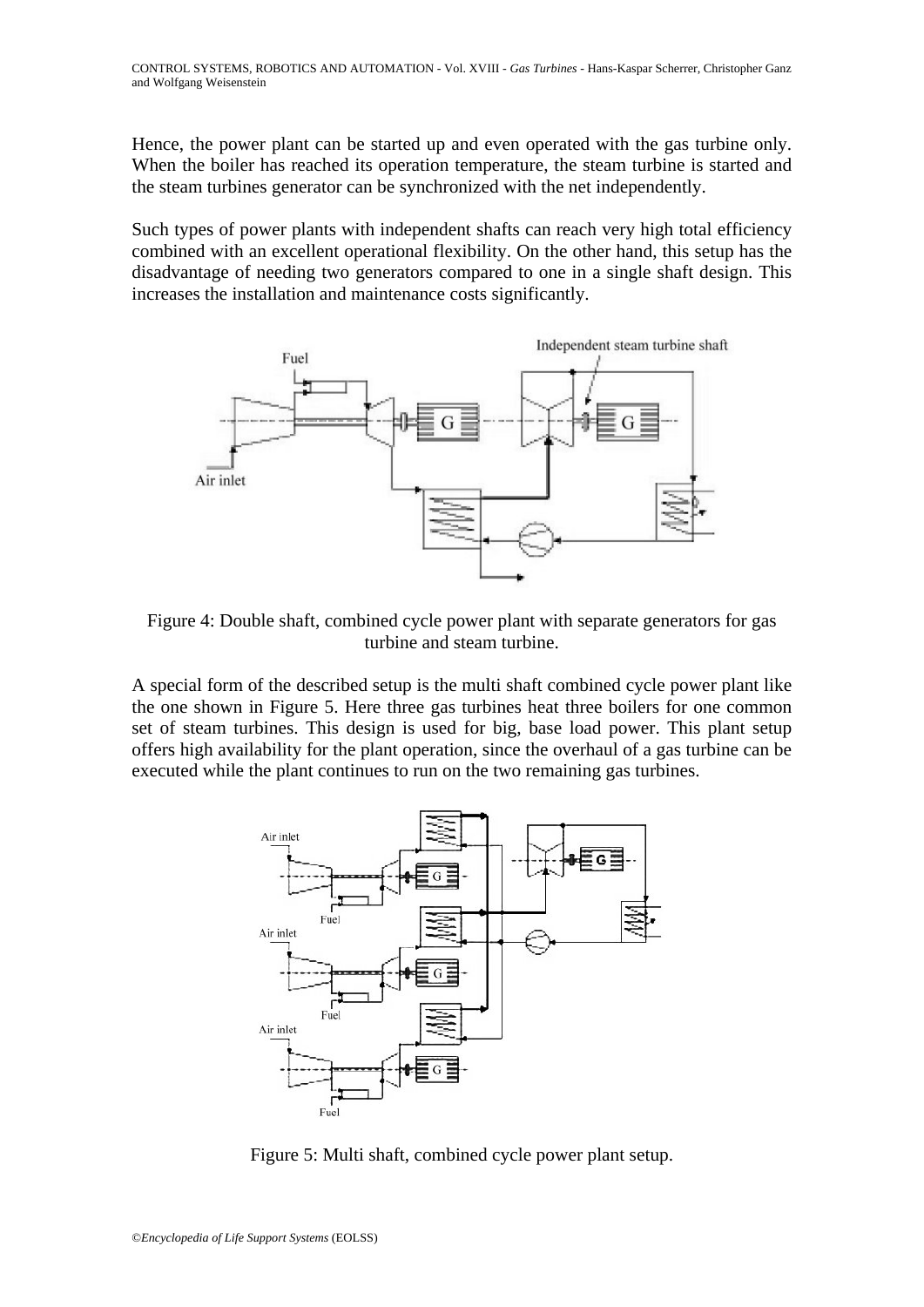## **2. Gas Turbine Components**

The typical, ideal working cycle of a continuous flow heat engine is the Joule cycle. It is explained in detail in Section **Error! Reference source not found.**. As a machine working in the Joule cycle, any gas turbine is made out of several characteristic mechanical parts, which will be described roughly in the following sections. Details on the general design of gas turbines and their components can be found in [1] and [2].

## **2.1. Air Intake**

A utility gas turbine, which is used in a power plant, is operated with ambient air as the working fluid. Hence, the air has to be accelerated by the compressor to flow from the environment into the machine. On the way to the compressor the air passes a set of filters to prevent dust from entering the machine. The flow path of the air, the inlet duct, is mostly designed as a diffuser to achieve a deceleration of the flow directly in front of the compressor. Thus, a part of the kinetic energy in the flow is converted into pressure, which is then the compressor inlet pressure.

## **2.2. Compressor**

The compressor can be designed in different ways, depending on the required pressure and the permissible shaft length. There are axial or centrifugal compressors, or a combination of both. An *axial compressor* is a more modern and sophisticated design and has to be built up in several stages to reach the same pressure a centrifugal compressor can reach in one stage. But it has, due to the lower change of flow direction during compression, a much better efficiency.

An axial compressor has the general disadvantage of a long shaft, but is able to handle a much wider range of volume flows. This is because it has a much lower tendency for flow separation at the inlet blades than a *centrifugal compressor*, which makes it more reliable in the case of fast load changes. Thus, axial compressors are used in all heavy utility gas turbines today.

*Centrifugal compressors* are used only in small gas turbines with high rotor speeds, where a desired small size of the machine determines a short shaft. Combinations of axial and centrifugal compressors are used in some aero-derivative auxiliary power units (APU) to combine the reliability of the axial compressor and the high-pressure ratio of the centrifugal compressor.

Flow separation in the blade grid of the first compressor stage is one of the highest dangers for both, axial and centrifugal compressors. The separation of the airflow from the surface of single blades generates high turbulence in the grid and can partly block the flow path of the incoming air aerodynamically. This effect, called a rotating stall, stresses the whole gas turbine structure with oscillating pressure waves. Another danger for the gas turbine is a deceleration of the machine due to a fast load change, which causes a reverse flow of high-pressurized air into the compressor.

This reverse flow blocks the airflow into the compressor and induces a high-pressure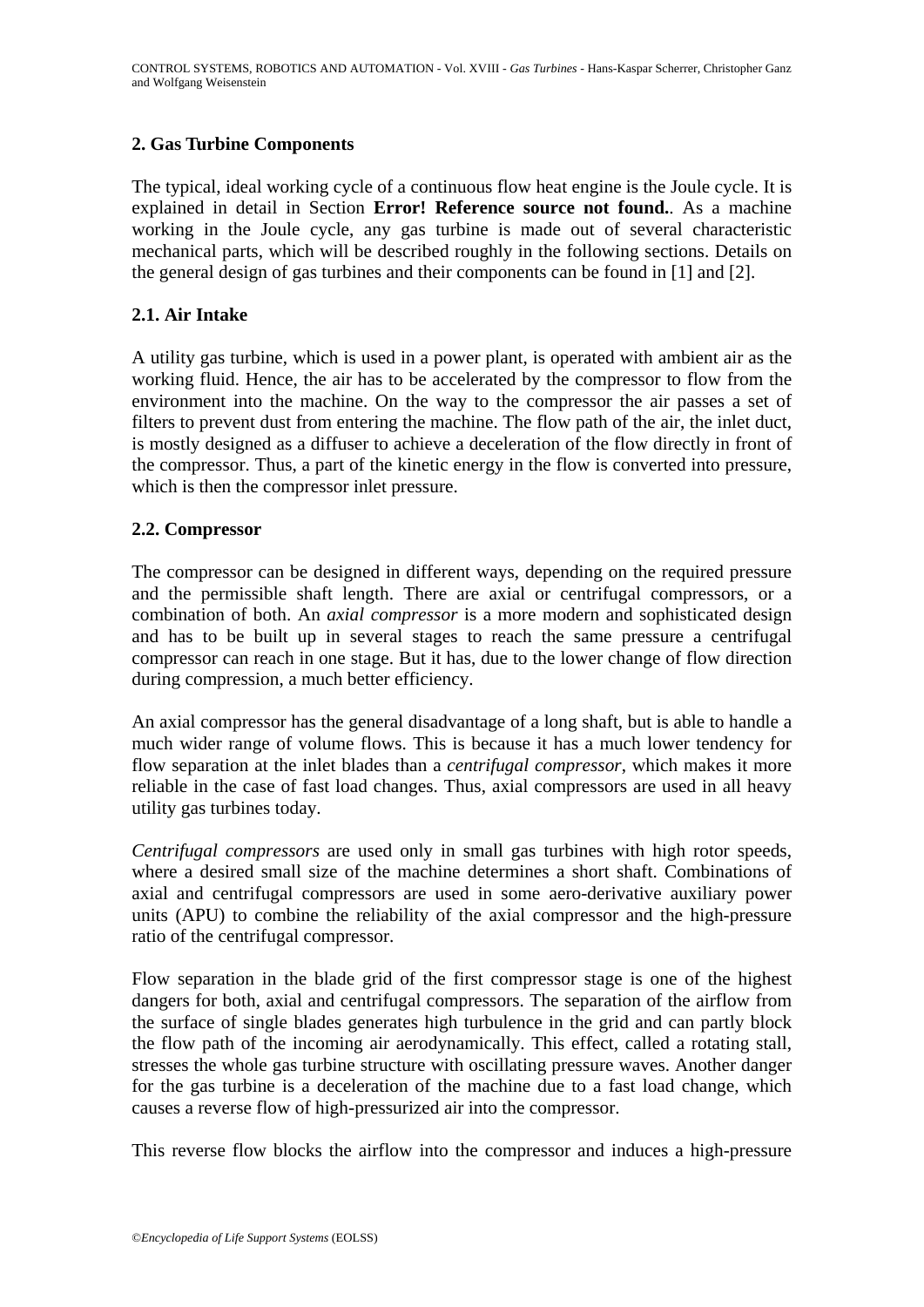peak, which again stresses the gas turbine structure. The effect, which is known as *compressor stall* or *pumping*, can also be oscillating within the compressor blade rows, which makes things even worse.

The aerodynamic forces in case of a stall are so high that the compressor can be severely damaged. To prevent this bleed valves blow off excessive air to reduce the counter pressure in the compressor at lower rotor speed or frequency conditions.

A possibility to prevent rotating stall as well as compressor stall is to use adjustable inlet guide vanes, which control the airflow through the compressor by optimizing the flow angle of the air to the compressor blades.

Compressors of some heavy gas turbines, which have a high pressure ratio combined with a high mass flow, are using both options to be able to run the compressor always in the optimum operation mode.



Figure 6: Compressor blades of a heavy-duty gas turbine.

## **2.3. Combustor**

The heat supply to the working cycle happens in the combustion chamber, where liquid or gaseous fuel is oxidized with the compressed air in a continuous combustion process. In praxis several combustor designs are in use, depending on the manufacturer, type of gas turbine, fuel and load requirements. Thus, to understand the different combustion chamber designs, one has to remind the basics of gas turbine combustion.